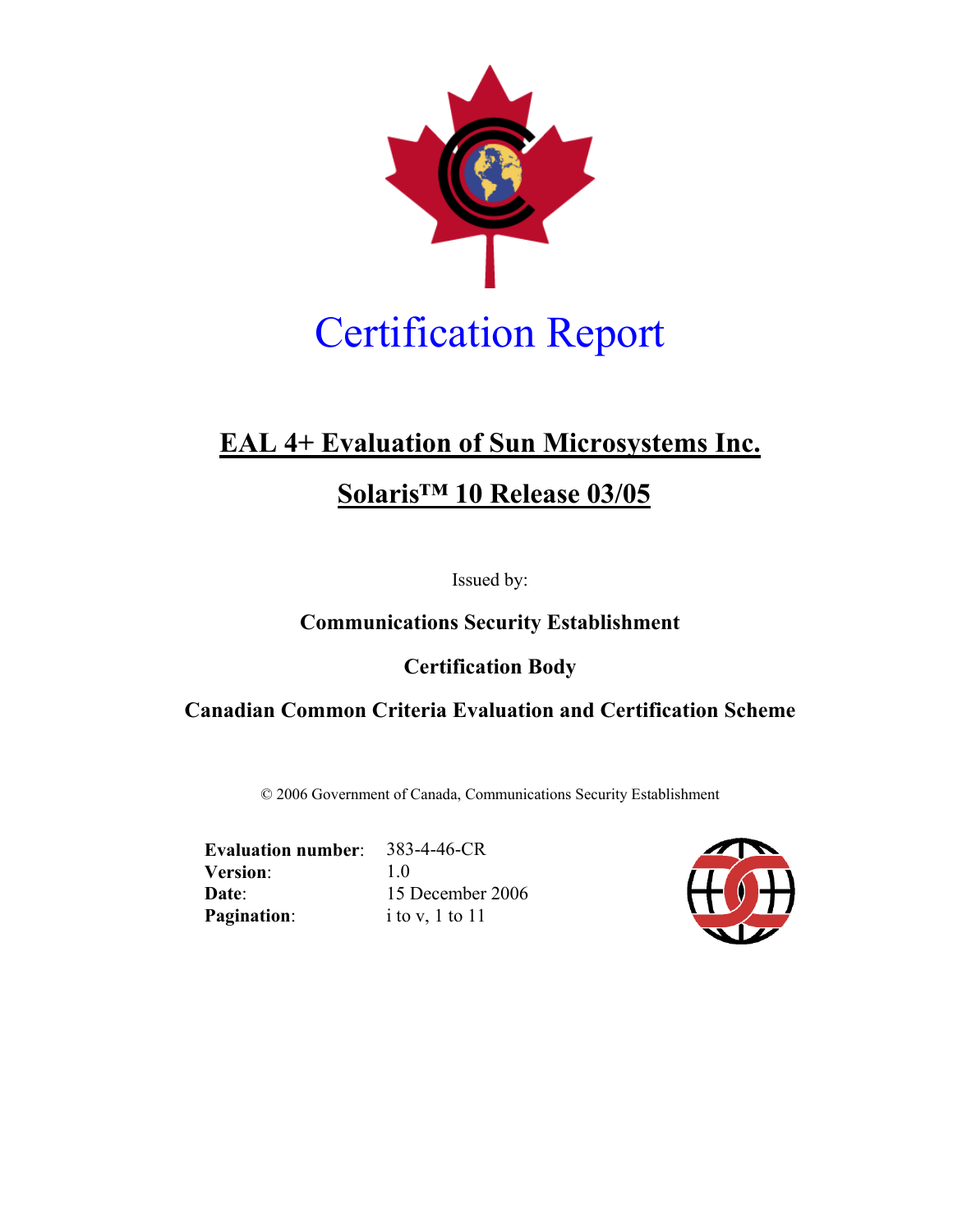# **DISCLAIMER**

The Information Technology (IT) product identified in this certification report, and its associated certificate, has been evaluated at an approved evaluation facility – established under the Canadian Common Criteria Evaluation and Certification Scheme (CCS) – using the *Common Methodology for Information Technology Security Evaluation, Version 2.2*, for conformance to the *Common Criteria for IT Security Evaluation, Version 2.2*. This certification report, and its associated certificate, apply only to the identified version and release of the product in its evaluated configuration. The evaluation has been conducted in accordance with the provisions of the CCS, and the conclusions of the evaluation facility in the evaluation report are consistent with the evidence adduced. This report, and its associated certificate, are not an endorsement of the IT product by the Communications Security Establishment (CSE), or any other organization that recognizes or gives effect to this report, and its associated certificate, and no warranty for the IT product by the CSE, or any other organization that recognizes or gives effect to this report, and its associated certificate, is either expressed or implied.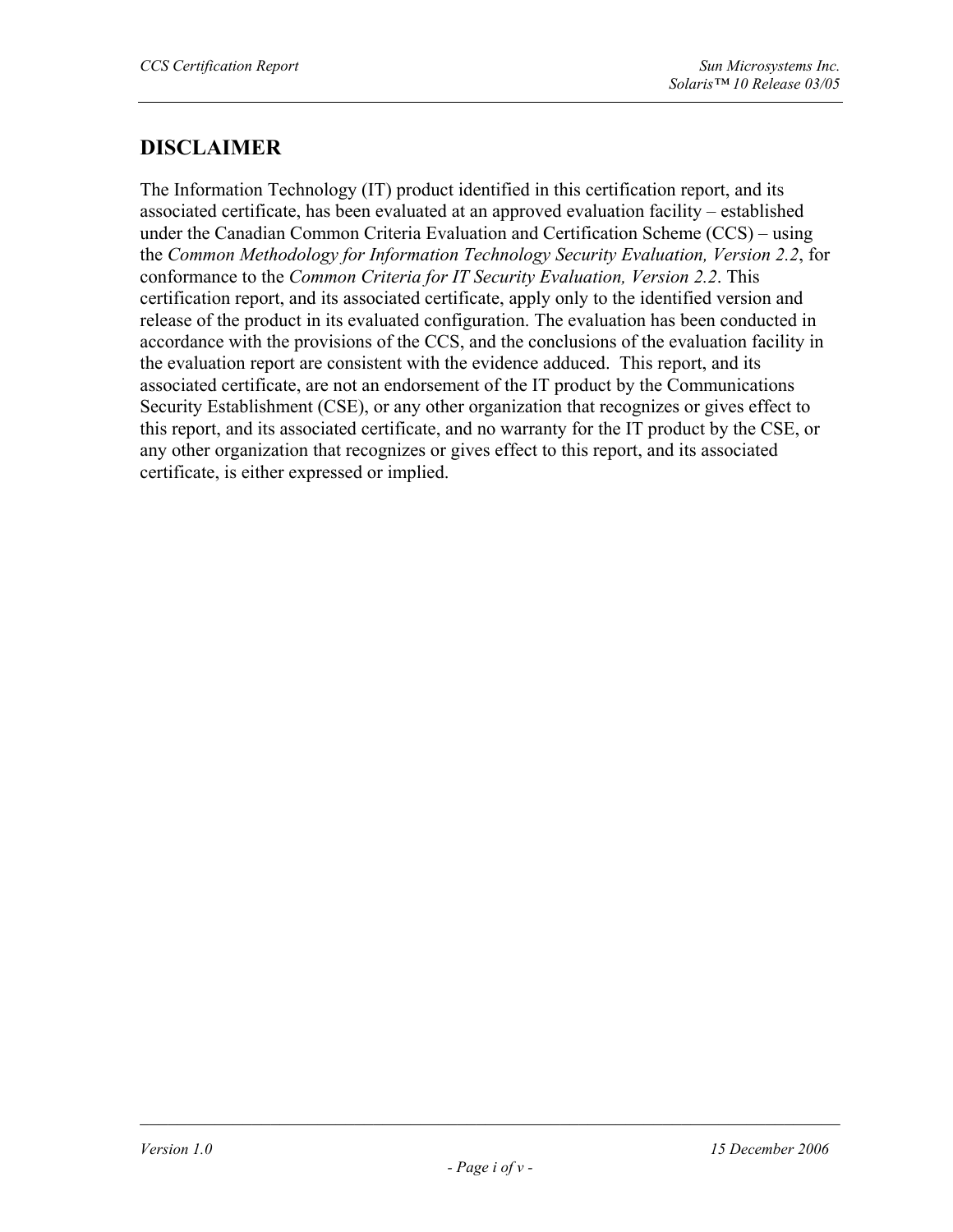# **FOREWORD**

The Canadian Common Criteria Evaluation and Certification Scheme (CCS) provides a third-party evaluation service for determining the trustworthiness of Information Technology (IT) security products. Evaluations are performed by a commercial Common Criteria Evaluation Facility (CCEF) under the oversight of the CCS Certification Body, which is managed by the Communications Security Establishment (CSE)

A CCEF is a commercial facility that has been approved by the CCS Certification Body to perform Common Criteria evaluations; a significant requirement for such approval is accreditation to the requirements of *ISO Standard 17025, General requirements for the accreditation of calibration and testing laboratories*. Accreditation is performed under the Program for the Accreditation of Laboratories Canada (PALCAN), administered by the Standards Council of Canada.

The CCEF that carried out this evaluation is CGI Information Systems and Management Consultants Incorporated, located in Ottawa, Ontario.

By awarding a Common Criteria certificate, the CCS Certification Body asserts that the product complies with the security requirements specified in the associated security target. A security target is a requirements specification document that defines the scope of the evaluation activities. The consumer of certified IT products should review the security target, in addition to this certification report, in order to gain an understanding of any assumptions made during the evaluation, the IT product's intended environment, its security requirements, and the level of confidence (i.e., the evaluation assurance level) to which the product satisfies the security requirements.

This certification report is associated with the certificate of product evaluation dated 15 December 2006, and the security target identified in Section 4 of this report.

The certification report, certificate of product evaluation and security target are posted on the CCS Certified Products list at http://www.cse-cst.gc.ca/services/common-criteria/trustedproducts-e.html and on the official Common Criteria Program website at http://www.commoncriteriaportal.org.

This certification report makes reference to the following trademarked names:

- Java, Netra, Solaris, Sun Fire and Ultra are trademarks of Sun Microsystems, Inc, in the United States and other countries.
- AMD and AMD-64 are trademarks of Advanced Micro Devices, Inc., in the United States and other countries.
- SPARC is a trademark of SPARC International, Inc., in the United States and other countries.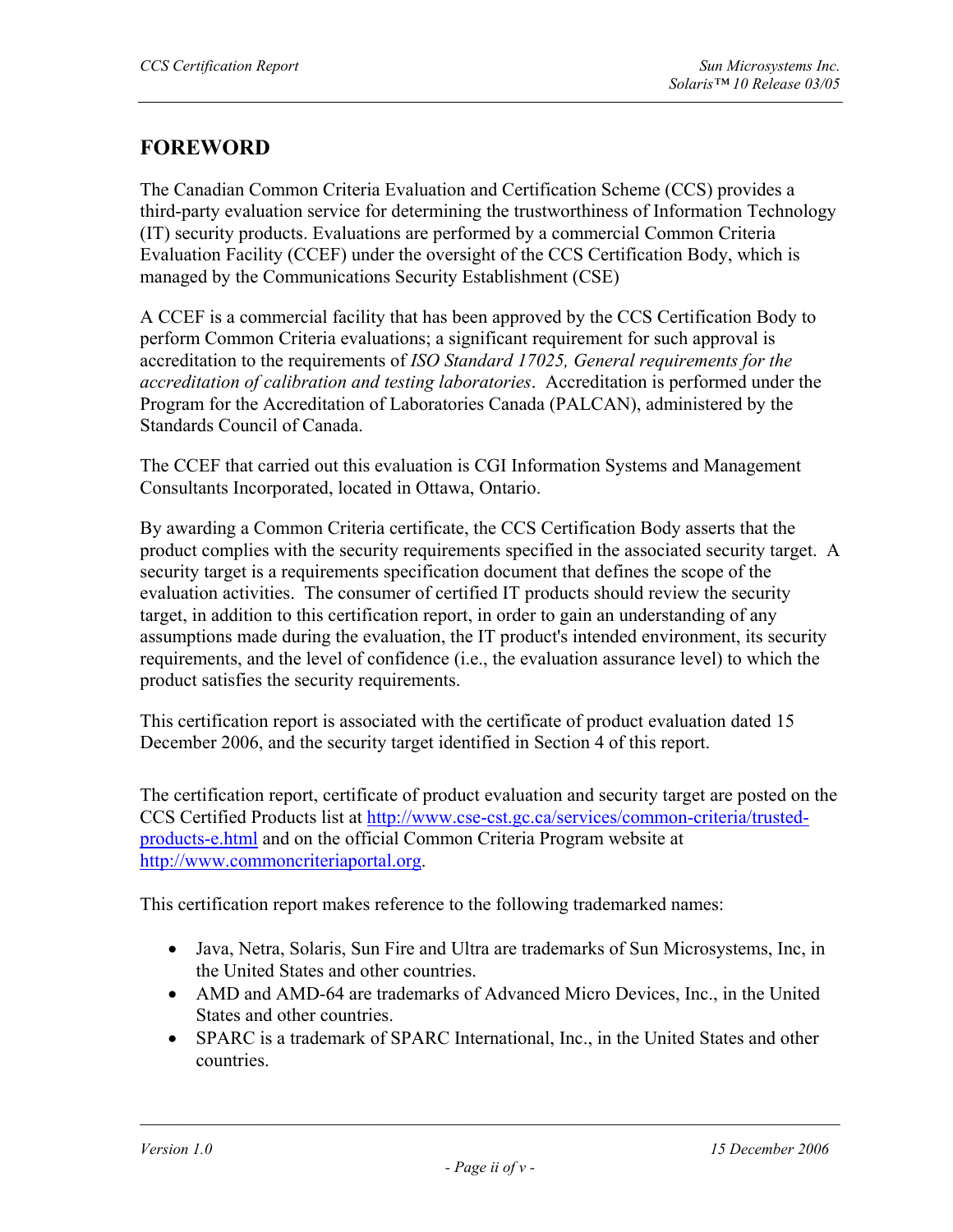Reproduction of this report is authorized provided the report is reproduced in its entirety.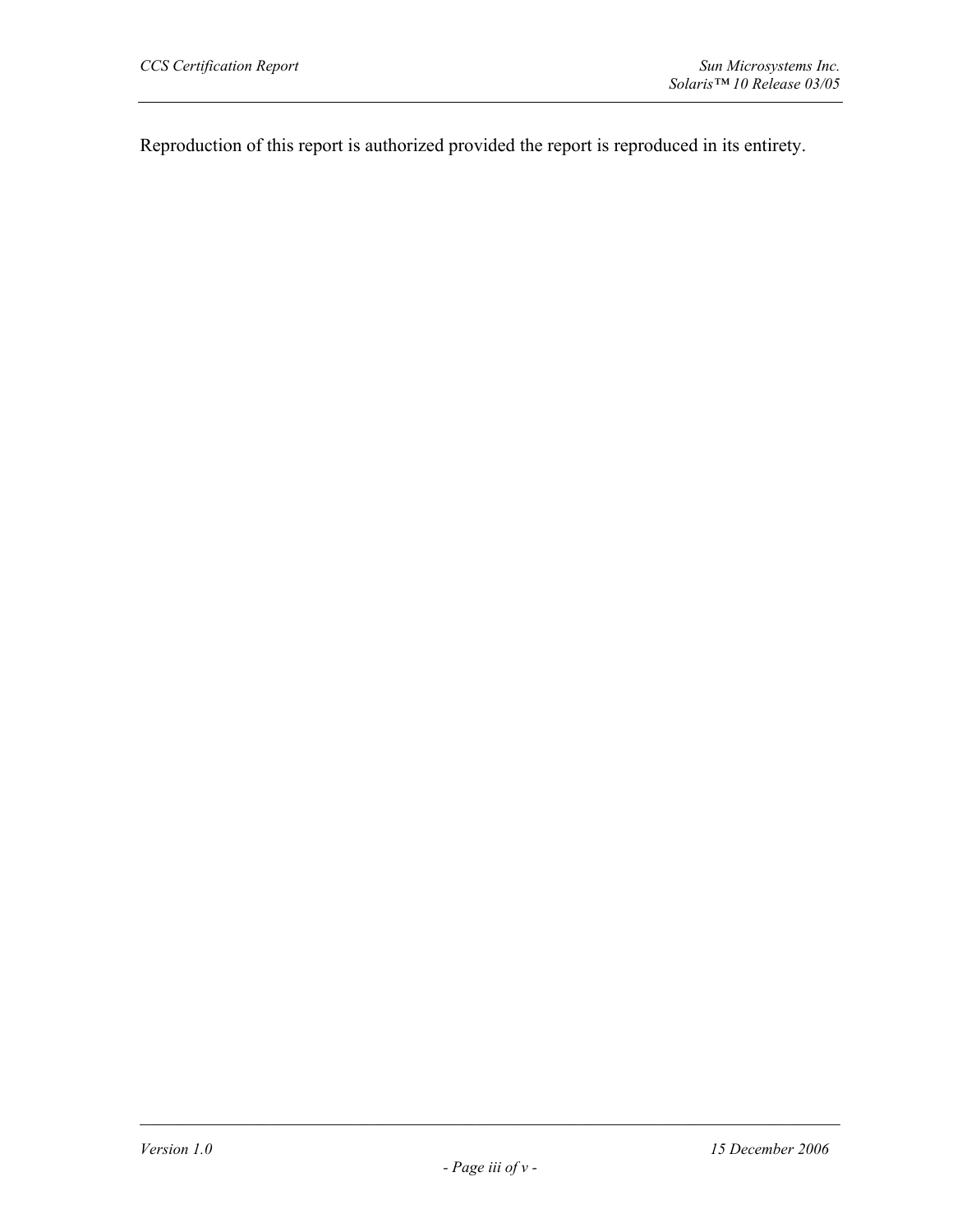# **TABLE OF CONTENTS**

| $\mathbf{1}$            |                              |  |  |  |  |
|-------------------------|------------------------------|--|--|--|--|
| $\boldsymbol{2}$        |                              |  |  |  |  |
| 3                       |                              |  |  |  |  |
| $\overline{\mathbf{4}}$ |                              |  |  |  |  |
| 5                       |                              |  |  |  |  |
| 6                       |                              |  |  |  |  |
| 7                       |                              |  |  |  |  |
| 7.1                     | 7.2<br>7.3                   |  |  |  |  |
| 8                       |                              |  |  |  |  |
| 9                       |                              |  |  |  |  |
| 10                      |                              |  |  |  |  |
| 11                      |                              |  |  |  |  |
| 12                      |                              |  |  |  |  |
|                         | 12.1<br>12.3<br>12.4<br>12.5 |  |  |  |  |
| 13                      |                              |  |  |  |  |
| 14                      |                              |  |  |  |  |
| 15                      |                              |  |  |  |  |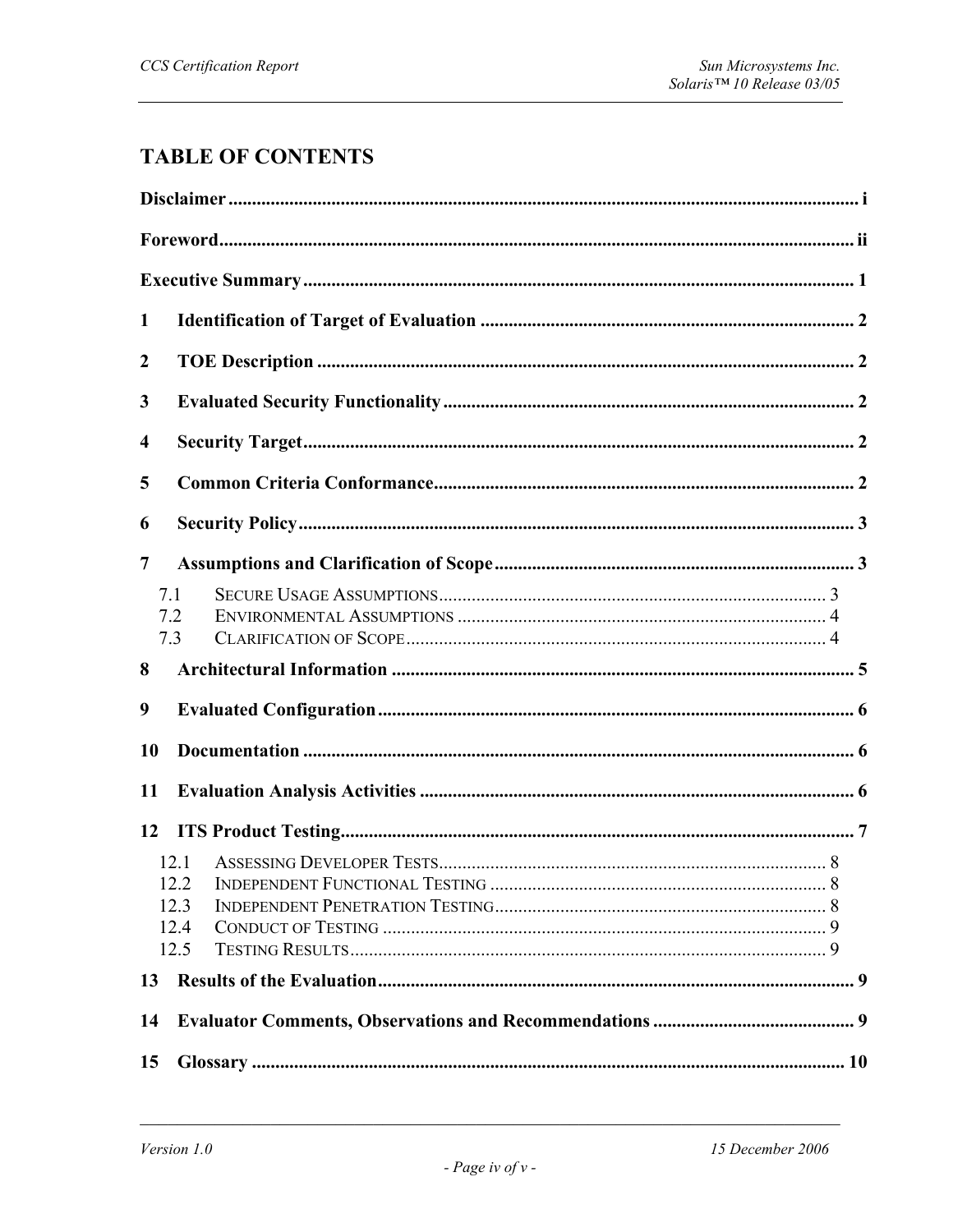|--|--|--|--|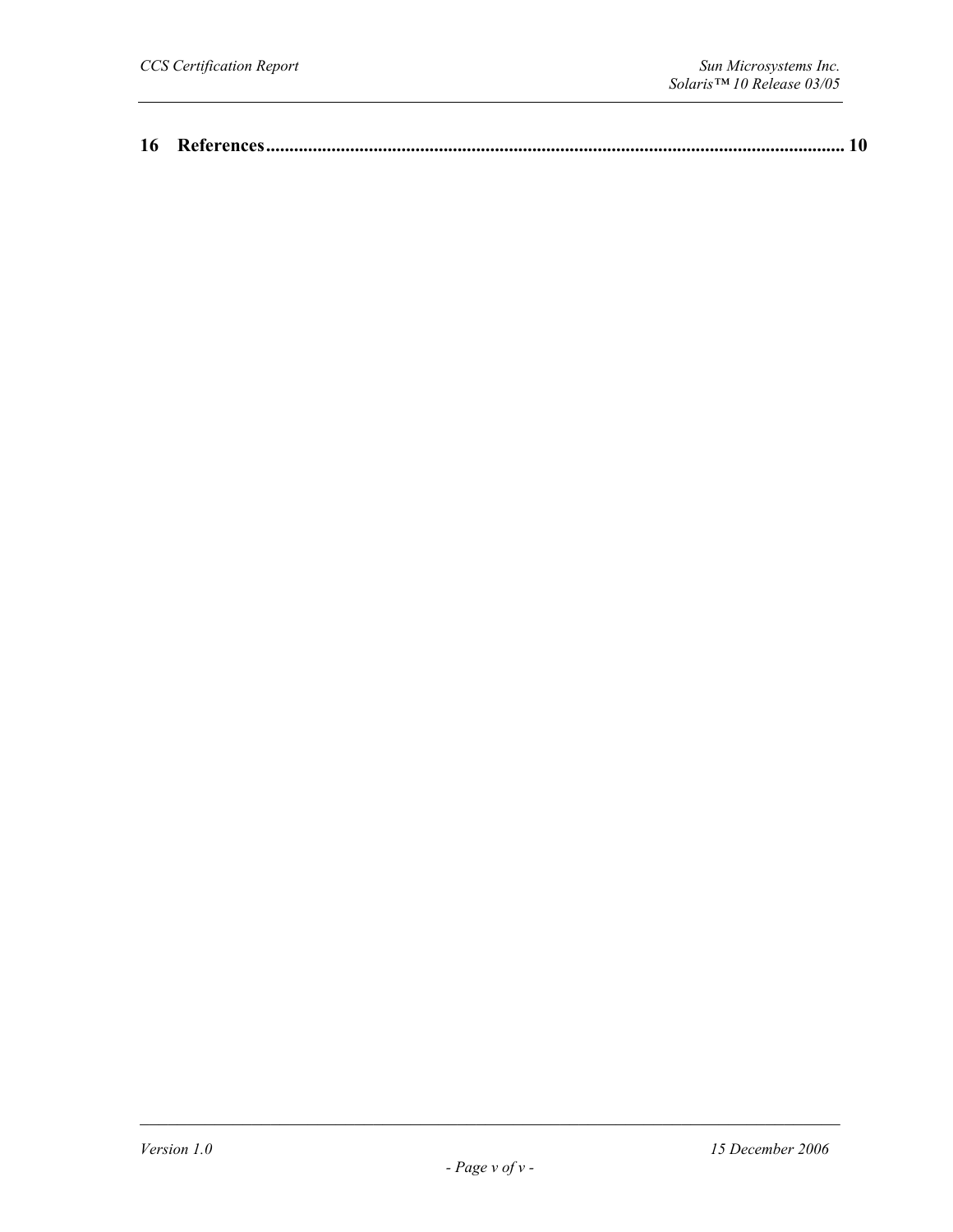# **Executive Summary**

Solaris™ 10 Release 03/05, from Sun Microsystems Inc., is the Target of Evaluation (TOE) for this Evaluation Assurance Level (EAL) 4+ evaluation.

Solaris™ 10 03/05 is a highly configurable operating system conformant to the Controlled Access Protection Profile (CAPP), Version 1.d, October 8, 1999 and to the Role Based Access Control Protection Profile (RBAC PP), Version 1.0, July 30, 1998.

CGI Information Systems and Management Consultants Incorporated is the Common Criteria Evaluation Facility that conducted the evaluation. This evaluation was completed on 8 December 2006, and was carried out in accordance with the rules of the Canadian Common Criteria Evaluation and Certification Scheme (CCS).

The scope of the evaluation is defined by the security target, which identifies assumptions made during the evaluation, the intended environment for Solaris™ 10 03/05, the security requirements, and the level of confidence (evaluation assurance level) to which it is asserted that the product satisfies its security requirements. Consumers are advised to verify that their own environment is consistent with the security target, and to give due consideration to the comments, observations and recommendations in this certification report.

The results documented in the Evaluation Technical Report  $(ETR)^1$  for this product provide sufficient evidence that it meets the EAL 4+ assurance requirements for the evaluated security functionality. The evaluation was conducted using the *Common Methodology for IT Security Evaluation, Version 2.2* , for conformance to the *Common Criteria for IT Security Evaluation, version 2.2*. The following augmentation is claimed: ALC\_FLR.3 - Systematic flaw remediation

CSE, as the CCS Certification Body, declares that the Solaris™ 10 03/05 evaluation meets all the conditions of the *Arrangement on the Recognition of Common Criteria Certificates* and that the product will be listed on the CCS Certified Products list.

 $\overline{a}$ 

 $<sup>1</sup>$  The Evaluation Technical Report is a CCS document that contains information proprietary to the developer</sup> and/or the evaluator, and is not releasable for public review.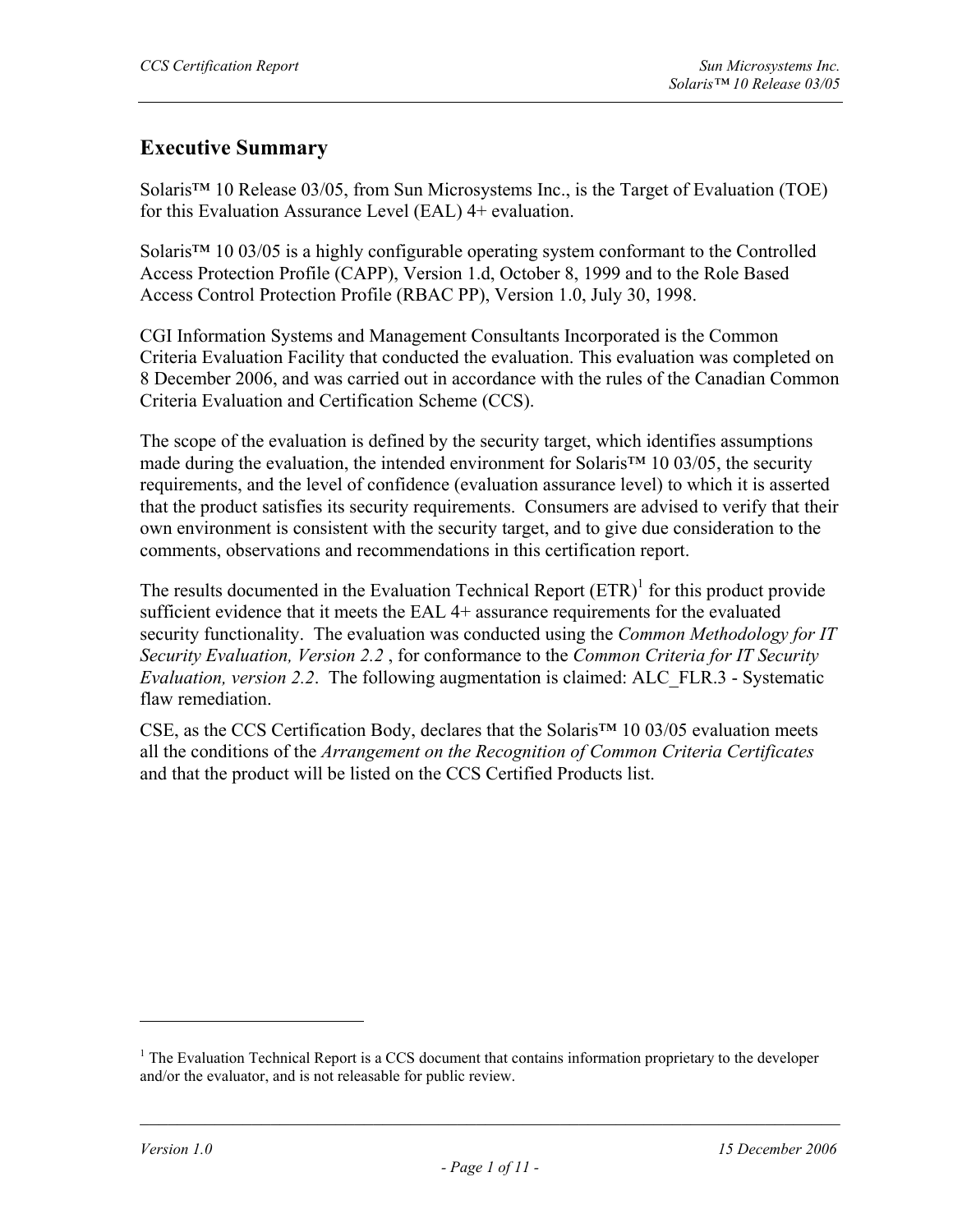# **1 Identification of Target of Evaluation**

The Target of Evaluation (TOE) for this Evaluation Assurance Level (EAL)  $4 +$  evaluation is Solaris™ 10 Release 03/05, from Sun Microsystems Incorporated (hereafter referred to as Solaris<sup>™</sup> 10 03/05).

## **2 TOE Description**

Solaris™ 10 03/05 is a highly configurable operating system conformant with the Controlled Access Protection Profile (CAPP), Version 1.d, October 8, 1999 and with the Role Based Access Control Protection Profile (RBAC PP), Version 1.0, July 30, 1998.

The TOE comprises Solaris™ 10 03/05 running on workstations and servers forming a distributed system. Such systems are typical of personal, workgroup, and enterprise computing systems used by multiple users for controlled shared access to data.

Section 2 of the ST provides a detailed TOE description.

### **3 Evaluated Security Functionality**

The complete list of evaluated security functionality for Solaris™ 10 03/05 is identified in Sections 5.1 and 5.2 of the Security Target (ST).

#### **4 Security Target**

The ST associated with this Certification Report (CR) is identified by the following nomenclature:

Title: Solaris™ 10 03/05 Security Target Version: 2.3 Date: November 28, 2006

## **5 Common Criteria Conformance**

The evaluation was conducted using the *Common Methodology for IT Security Evaluation, Version 2.2*, for conformance to the *Common Criteria for IT Security Evaluation, version*  2.2. Solaris<sup>™</sup> 10 03/05 is:

- a) Common Criteria Part 2 conformant, with security functional requirements based only upon functional components in Part 2;
- b) Common Criteria Part 3 conformant, with security assurance requirements based only upon assurance components in Part 3; and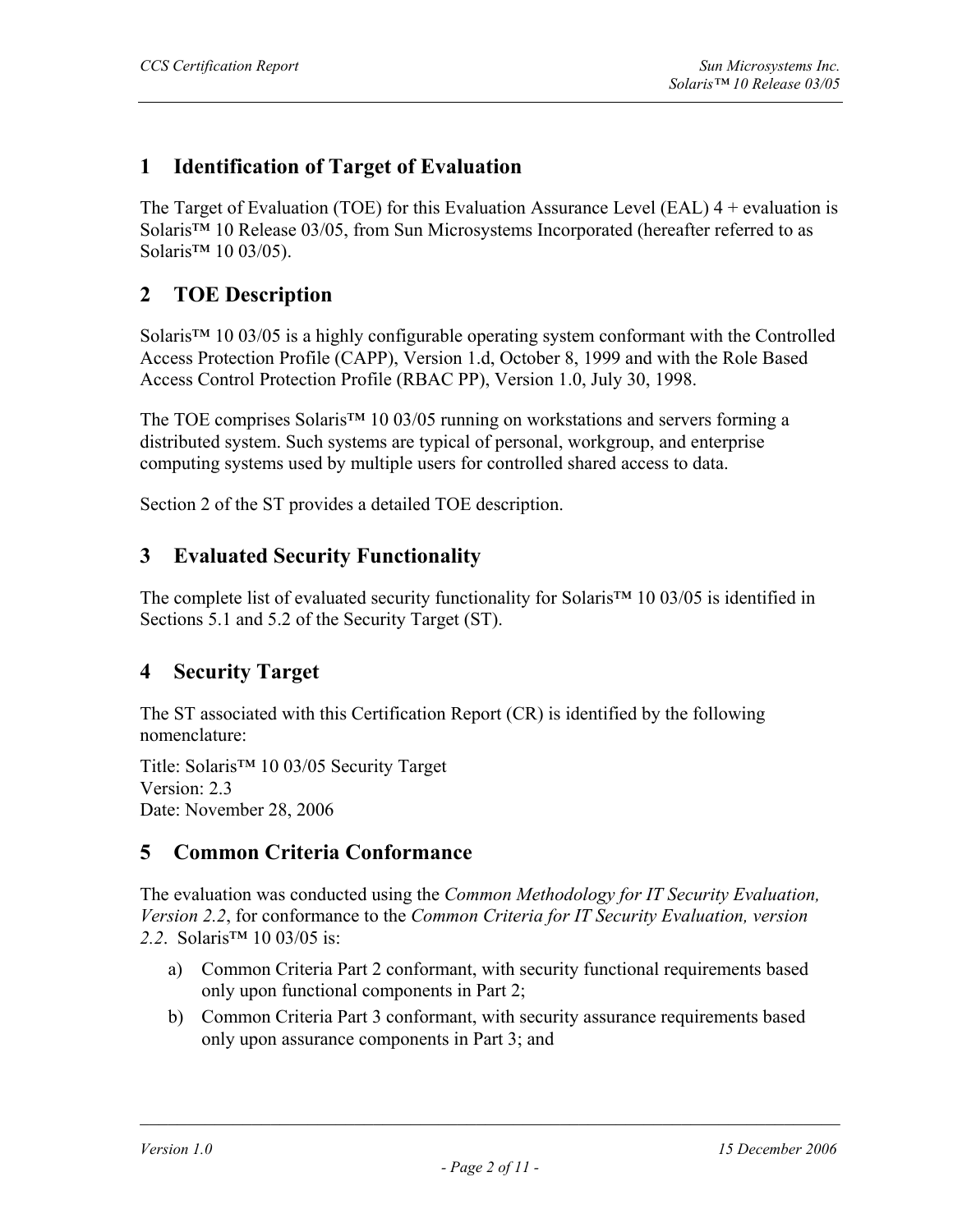c) Common Criteria EAL 4 augmented, containing all security assurance requirements from EAL 4 package, as well as ALC\_FLR.3 - Systematic flaw remediation.

Solaris™ 10 03/05 is conformant to the Controlled Access Protection Profile (CAPP), Version 1.d, October 8, 1999 and to the Role Based Access Control Protection Profile (RBAC PP), Version 1.0, July 30, 1998.

## **6 Security Policy**

Solaris™ 10 03/05 security policy details can be found in Section 6.1 of the ST.

## **7 Assumptions and Clarification of Scope**

Consumers of Solaris<sup>™</sup> 10 03/05 should consider assumptions about usage and environmental settings as requirements for the product's installation and its operating environment. This will help to ensure the proper and secure operation of Solaris™ 10 03/05.

#### **7.1 Secure Usage Assumptions**

The following secure usage assumptions, which are consistent with the ST, were made during the evaluation of Solaris<sup>™</sup> 10 03/05:

- a) Each individual user has a unique user ID;
- b) Those responsible for the Solaris™ 10 03/05 must configure minimum password length for normal users to be at least 6 but no more than 8 characters;
- c) Rights for users to gain access and perform operations on information are based on their membership in one or more roles (and the profiles that accompany these roles). These roles are granted to the users by the Administrator. These roles accurately reflect the users job function, responsibilities, qualifications, and/or competencies within the enterprise;
- d) A limited set of users is given the rights to "create new data objects" and they become owners for those data objects;
- e) The system administrative personnel are neither careless, willfully negligent, nor hostile, and will follow and abide by the instructions provided by the administrator documentation; and
- f) Authorized users possess the necessary authorization to access at least some of the information managed by the Solaris™ 10 03/05 and act in a cooperative manner in a benign environment.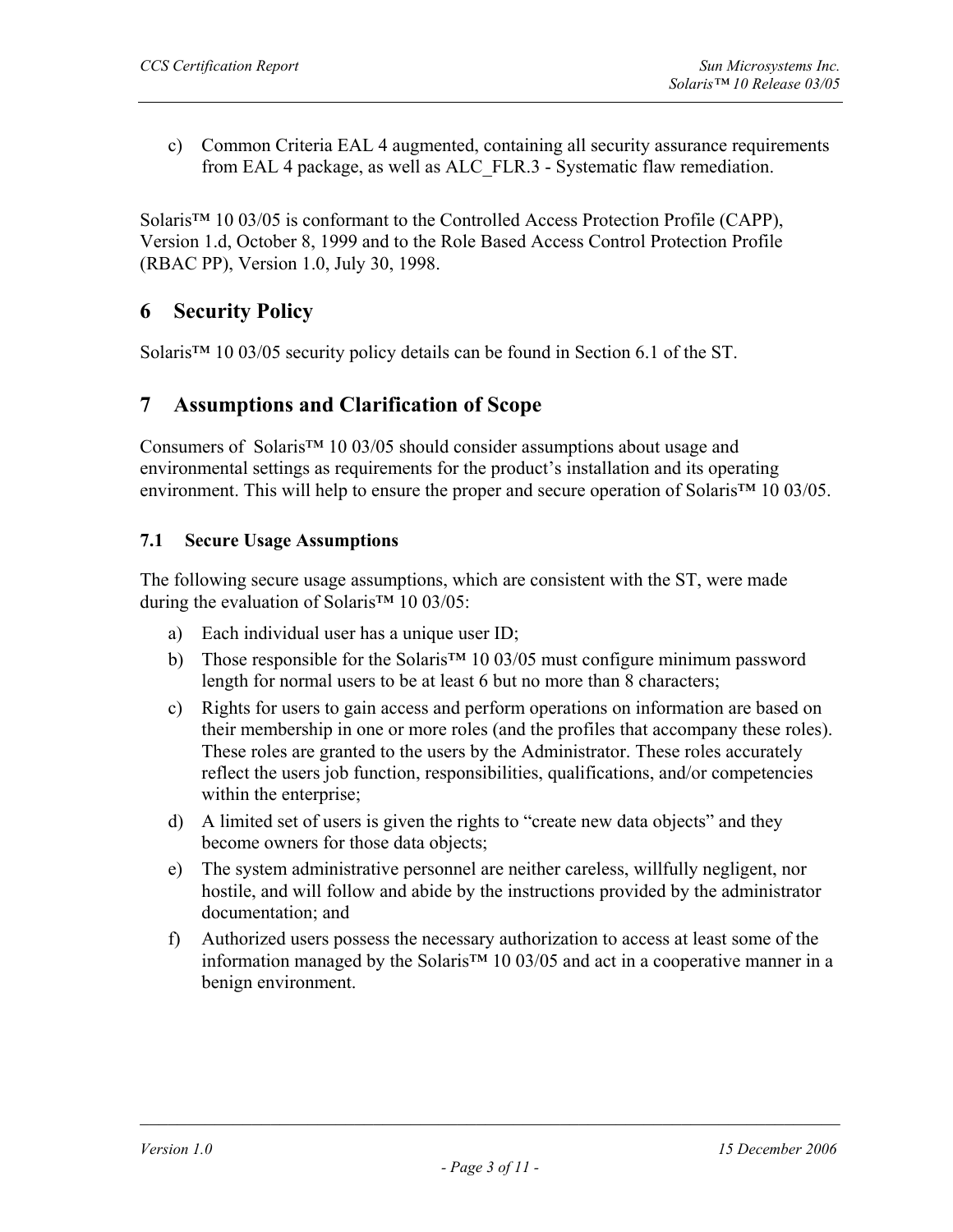#### **7.2 Environmental Assumptions**

The following environmental assumptions, which are consistent with the ST, were made during the evaluation of Solaris<sup>™</sup> 10 03/05:

- a) All software and hardware, including network and peripheral cabling is approved for the transmission of the most sensitive data held by the system. Such items are physically protected against threats to the confidentiality and integrity of the data transmitted;
- b) The processing resources of Solaris<sup>™</sup> 10 03/05 are located within controlled access facilities which will prevent unauthorized physical access;
- c) Physical controls are in place to alert system authorities to the physical presence of attackers within the controlled space;
- d) If the product comprises more than one platform, then all platforms are administered from a central point;
- e) All bridges and routers correctly pass data without modification;
- f) All connections to peripheral devices reside within the controlled access facilities. Internal communication paths to interfaces points such as terminals are adequately protected; and
- g) Any other systems with which the Solaris<sup>™</sup> 10 03/05 communicates are under the same management control and operate under the same security policy constraints.

For more information about the Solaris™ 10 03/05 security environment, refer to Section 3 of the ST.

#### **7.3 Clarification of Scope**

As described in the ST, where specific threats to distributed systems need to be countered, the following clarifications apply:

- a) Data transferred between platforms may be disclosed to, or modified by, unauthorized users or processes either directly or indirectly (e.g. through spoofing of workstation/server identity).
- b) Compromise of assets may occur through improper administration or operation of the Solaris™ 10 03/05. For example, users could be assigned to roles that are not commensurate with their duties, giving them inappropriate authorizations.

These threats are not countered by Solaris<sup>™</sup> 10 03/05 and are assumed to be countered by the measures within the environment.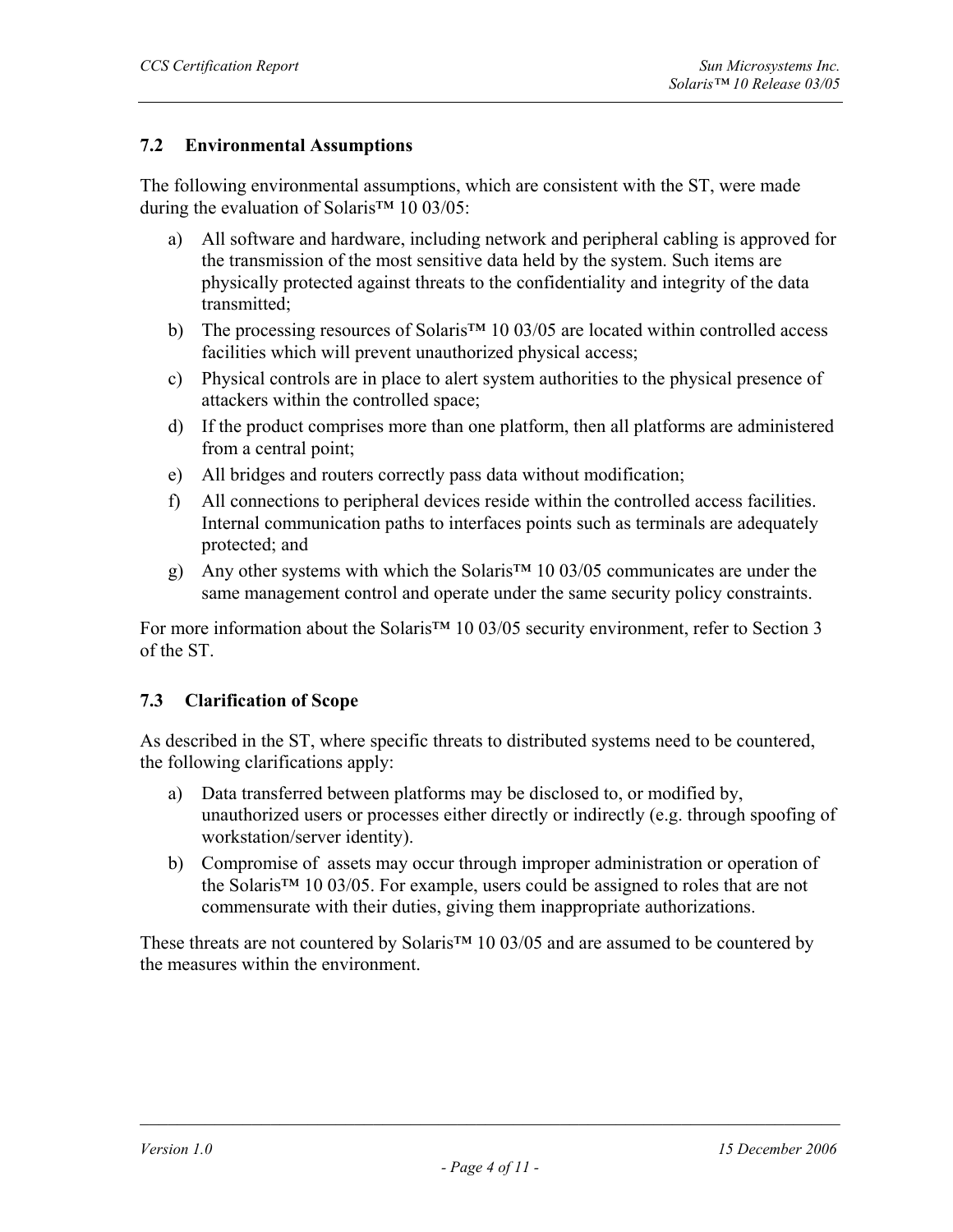# **8 Architectural Information**

The Solaris<sup>™</sup> 10 03/05 is an operating system that comprises the following main subsystems:

**Kernel**. The Kernel subsystem supports the security functionality of the product. Detail on security functionality can be found in Section 2.4 of the ST.

**Kernel V Inter-Process Communications (SVIPC)**. Solaris™ 10 03/05 implements System V IPC (Inter Process Communication) that allows effective communication between processes. Three mechanisms are provided: Semaphores; Message Queues; and Shared Memory. The Semaphore mechanism allows processes to synchronize their execution using mutually exclusive access to critical sections. The Message Queue mechanism allows cooperating processes to send and receive formatted data between themselves. The Shared Memory mechanism allows processes to attach (map) system memory spaces to their virtual address spaces and share these attached system spaces.

**File Systems**. The File System component provides a system call interface used to access the variety of file system types supported by Solaris™ 10 03/05. The system call interface provides a consistent set of operations which can be performed on all the file system types.

**Audit**. The Audit subsystem collects extensive auditing information about security related actions taken or attempted by users, ensuring that users are accountable for their actions. For each such action or event an audit record is generated containing: date and time of the event, user, security attributes and success or failure. Detail on Audit can be found in Section 2.4.6 of the ST.

**Identification and Authentication (I&A)**. The I&A subsystem provides identification and authentication as a built-in feature using the Pluggable Authentication Module (PAM) based on usernames and passwords. Detail on I&A can be found in Section 2.4.3 of the ST.

**Lightweight Directory Access Protocol (LDAP)**. The LDAP subsystem maintains a central database of name services information for workstations and servers within a Domain.

**Trusted Startup**. The Trusted Startup subsystem ensures a secure transition from run level 0 (the power-down state) to the system run level.

**Trusted Windowing.** The Trusted Windowing subsystem provides the user with a choice of desktop environments. Solaris<sup>™</sup> 10 03/05 includes both the Common Desktop Environment (CDE) windowing environment and Sun Java™ Desktop System (JDS) Operating Environment.

**Trusted Admin Tools**. The Trusted Admin Tools includes File Manager, which is a desktop application that enables users to create, locate, organize and work with files and directories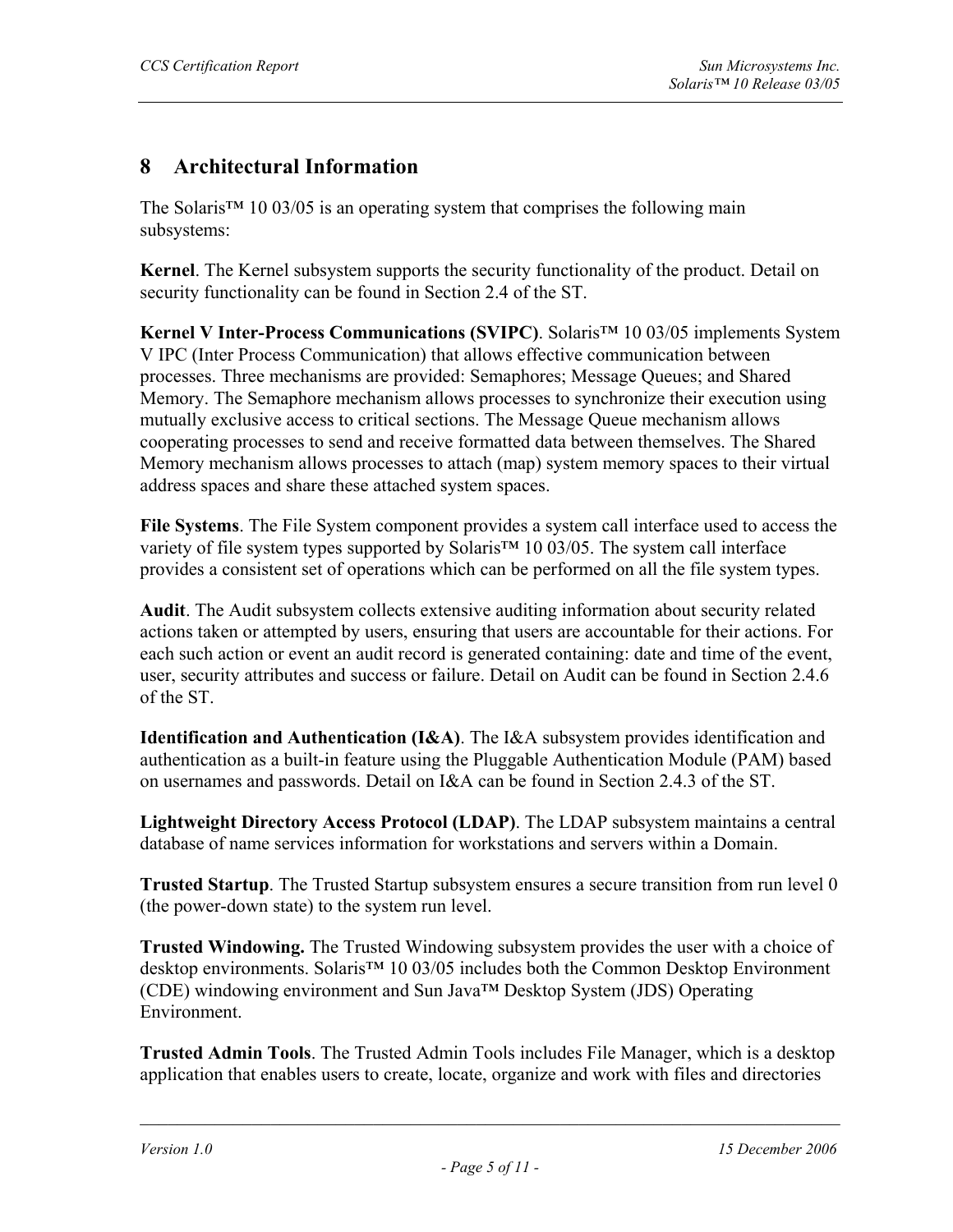on the desktop, and Solaris™ Management Console (SMC), that provides the user a Graphical User Interface (GUI) and a set of tools to help in administering a distributed configuration.

# **9 Evaluated Configuration**

The evaluated configuration for Solaris<sup>™</sup> 10 03/05 comprises:

- a) Platform 1: Entry Level workstations and servers using an Ultra™SPARC™ III, Ultra™SPARC™ IIIi or Ultra™SPARC™ IIi processor in a single or multiple configuration.
- b) Platform 2: The Netra<sup>™</sup> 1280 and Sun Fire<sup>™</sup> mid-frame and high-end family offering Dynamic Reconfiguration and Multiple Domaining using an Ultra™SPARC™ III, Ultra™SPARC™ III Cu (copper based) or Ultra™SPARC™ IV processor.
- c) Platform 3: AMD™ based processor systems: AMD™ Opteron 200 & 800; AMD-64™ 100 (W1100z) and AMD-64™ 200 (W2100z).

Appendix A of the ST provides the detailed evaluated configuration.

### **10 Documentation**

The documentation for Solaris<sup>™</sup> 10 03/05 consists of the following:

- a) The Security Release Notes, Version 0.5, December 8, 2006;
- b) The Delivery and Configuration Procedures, Version 0.4, October 7, 2006;
- c) The System Administration Guidance Collection, Revision A, March 2005;
- d) The System User Guidance Collection, Revision A, March 2005;
- e) The System Installation Guidance Collection, Revision A, March 2005;
- f) The Common Desktop Environment Collection, Revision A, March 2005;
- g) The Java™ Desktop System Collection, Revision A, March 2005; and
- h) The Reference Manual Collection, Revision A, March 2005.

## **11 Evaluation Analysis Activities**

The evaluation analysis activities involved a structured evaluation of Solaris<sup>™</sup> 10 03/05, including the following areas:

**Configuration management:** The Solaris™ 10 03/05 evaluation made use of results from the previous Solaris™ 9 8/03 evaluation. The developer attests that configuration management (CM) has not changed since the Solaris™ 9 8/03 evaluation. Access to the CM system is still dictated by the same framework that was in place for the Solaris™ 9 8/03 and prior systems. There is no change in the CM system from Solaris™ 9 8/03, thus unauthorized access to the configuration items is prevented. The manual and automated tools and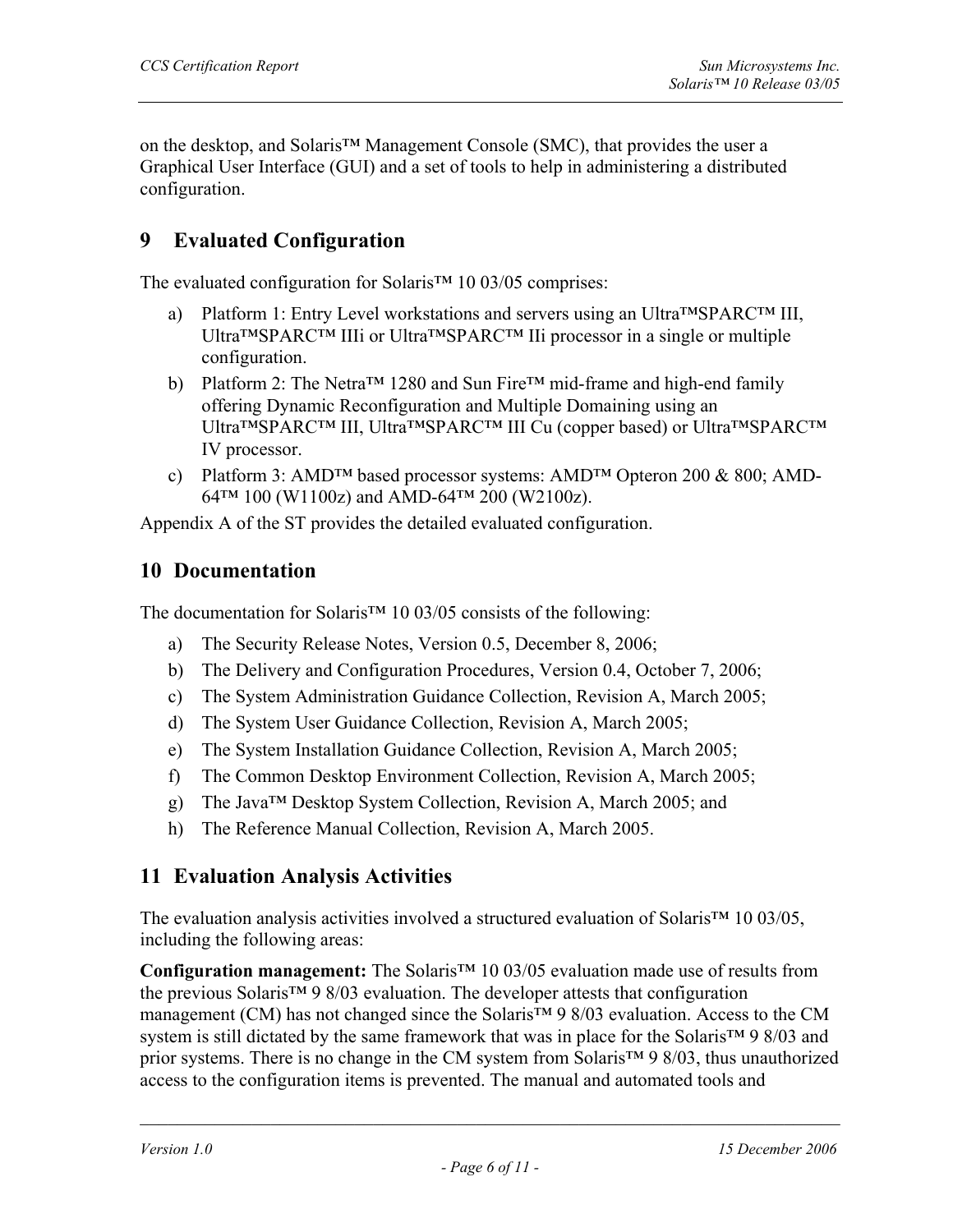procedures described in the CM plan are still in use for Solaris™ 10 03/05 development and the CM system is still being used in conformance with the CM documentation provided. The configuration items are still being effectively maintained under the CM system.

**Secure delivery and operation:** The Solaris™ 10 03/05 evaluation made use of results from the previous Solaris™ 9 8/03 evaluation. The developer attests that secure delivery has not changed since the Solaris™ 9 8/03 evaluation. The evaluators examined and tested the installation, generation and start-up procedures, and determined that they were complete and sufficiently detailed to result in a secure configuration.

**Design documentation:** The evaluators examined design documentation for the Solaris<sup>™</sup> 10 03/05 including the functional specification, high-level design, low level design, security policy model and source code. The evaluators concluded that the design documents completely and accurately describe all interfaces and security functions of the product and are internally consistent.

**Guidance documents:** The evaluators examined the Solaris™ 10 03/05 user and administrator guidance documentation and determined that it sufficiently and unambiguously described how to securely use and administer the product, and that it was consistent with the other documents supplied for evaluation.

Life-cycle support: The Solaris<sup>™</sup> 10 03/05 evaluation made use of results from the previous Solaris™ 9 8/03 evaluation. The developer attests that Life-cycle support has not changed since the Solaris™ 9 8/03 evaluation.

**Vulnerability assessment:** The evaluators validated the developer's vulnerability, misuse and strength of function analyses. The Solaris™ 10 03/05 strength of function claims were validated through independent evaluator analysis. The evaluators performed an independent vulnerability analysis and developed tests that focused on potential vulnerabilities in Solaris<sup>™</sup> 10 03/05.

All these evaluation activities resulted in **PASS** verdicts.

## **12 ITS Product Testing**

Testing at EAL 4 consists of the following three steps: assessing the developer's tests in terms of coverage and depth, performing independent functional tests, and performing independent penetration tests.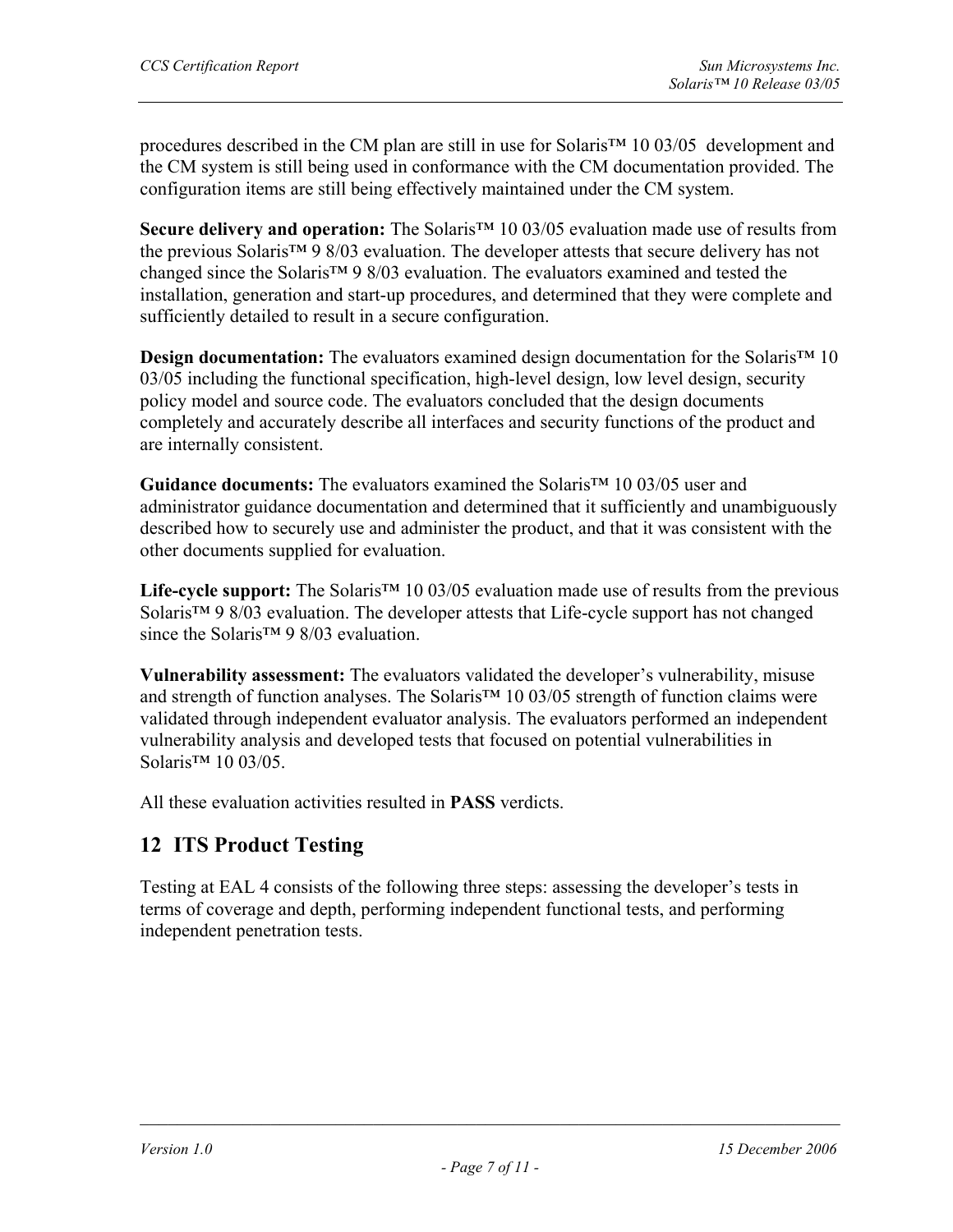#### **12.1 Assessing Developer Tests**

The evaluators verified that the developer had met their testing responsibilities by reviewing the developer's test plan, test approach, test procedure and test results, and examining their test evidence, as documented in the Evaluation Technical Report  $(ETR)^2$ .

The evaluators reviewed the developer's test coverage and depth, and found them to be complete and accurate. The correspondence between tests identified in the developer's test documentation, and the functional specification and the high-level design was complete.

The evaluators executed a 25% sample of the developer's tests, comprising 5 separate test sets.

#### **12.2 Independent Functional Testing**

During the evaluation, the evaluators developed independent functional tests by examining design and guidance documentation, examining the developer's test documentation, executing a sample of the developer's test cases, and creating test cases that augmented the developer tests. Independent testing concentrated on the following areas:

- a) policy enforcement;
- b) audit;
- c) object reuse;
- d) identification and authentication;
- e) discretionary access control;
- f) secure communications; and
- g) session locking.

#### **12.3 Independent Penetration Testing**

After reviewing the technical specifications and product documentation, a flaw hypothesis methodology was used to develop a list of potential vulnerabilities of the TOE. Those vulnerabilities assessed as potentially exploitable by an attacker possessing a low attack potential were used to develop penetration test cases.

 $\overline{a}$ 

 $2^2$  The Evaluation Technical Report is a CCS document that contains information proprietary to the developer and/or the evaluator, and is not releasable for public review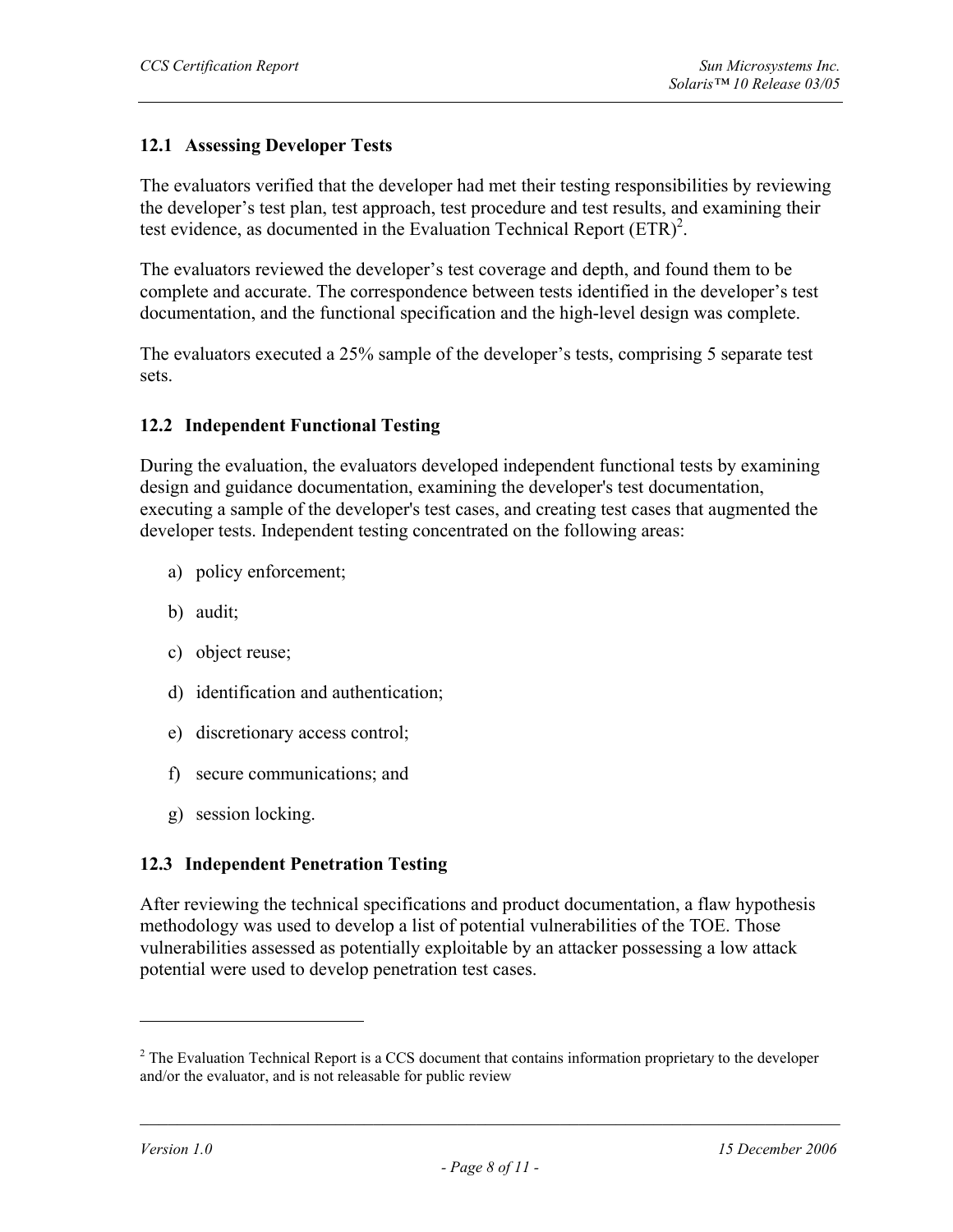The following potential attack areas were assessed during the development of potential attack scenarios:

- a. Generic vulnerabilities;
- b. Bypassing;
- c. Tampering;
- d. Direct attacks; and
- e. Misuse.

A total of 12 penetration attacks were developed and exercised against the TOE.

Penetration testing did not uncover any exploitable vulnerabilities for the Solaris™ 10 03/05 in its anticipated operating environment.

#### **12.4 Conduct of Testing**

Solaris<sup>™</sup> 10 03/05 was subjected to a comprehensive suite of formally documented, independent, functional and penetration tests. The testing took place at the ITSET facility at CGI Information Systems and Management Consultants Incorporated, located in Ottawa, Ontario. The CCS Certification Body witnessed a portion of the independent testing. The detailed testing activities, including configurations, procedures, test cases, expected results and observed results are documented in the ETR.

#### **12.5 Testing Results**

The developer's tests and the independent functional tests yielded the expected results, giving assurance that Solaris™ 10 03/05 behaves as specified in its ST and functional specification. The penetration testing resulted in a **PASS** verdict, as the evaluators were unable to exploit any of the identified potential vulnerabilities in Solaris™ 10 03/05 in its intended operating environment.

## **13 Results of the Evaluation**

This evaluation has provided the basis for an **EAL 4+** level of assurance. The overall verdict for the evaluation is **PASS**. These results are supported by evidence in the ETR.

## **14 Evaluator Comments, Observations and Recommendations**

As described in the ST and previous sections of this document, where specific threats to distributed systems need to be countered, such threats are not countered by the Solaris™ 10 03/05 and are assumed to be countered by measures within the environment. Consumers are advised to review the ST and ensure that their deployment environment is consistent with the defined intended environment.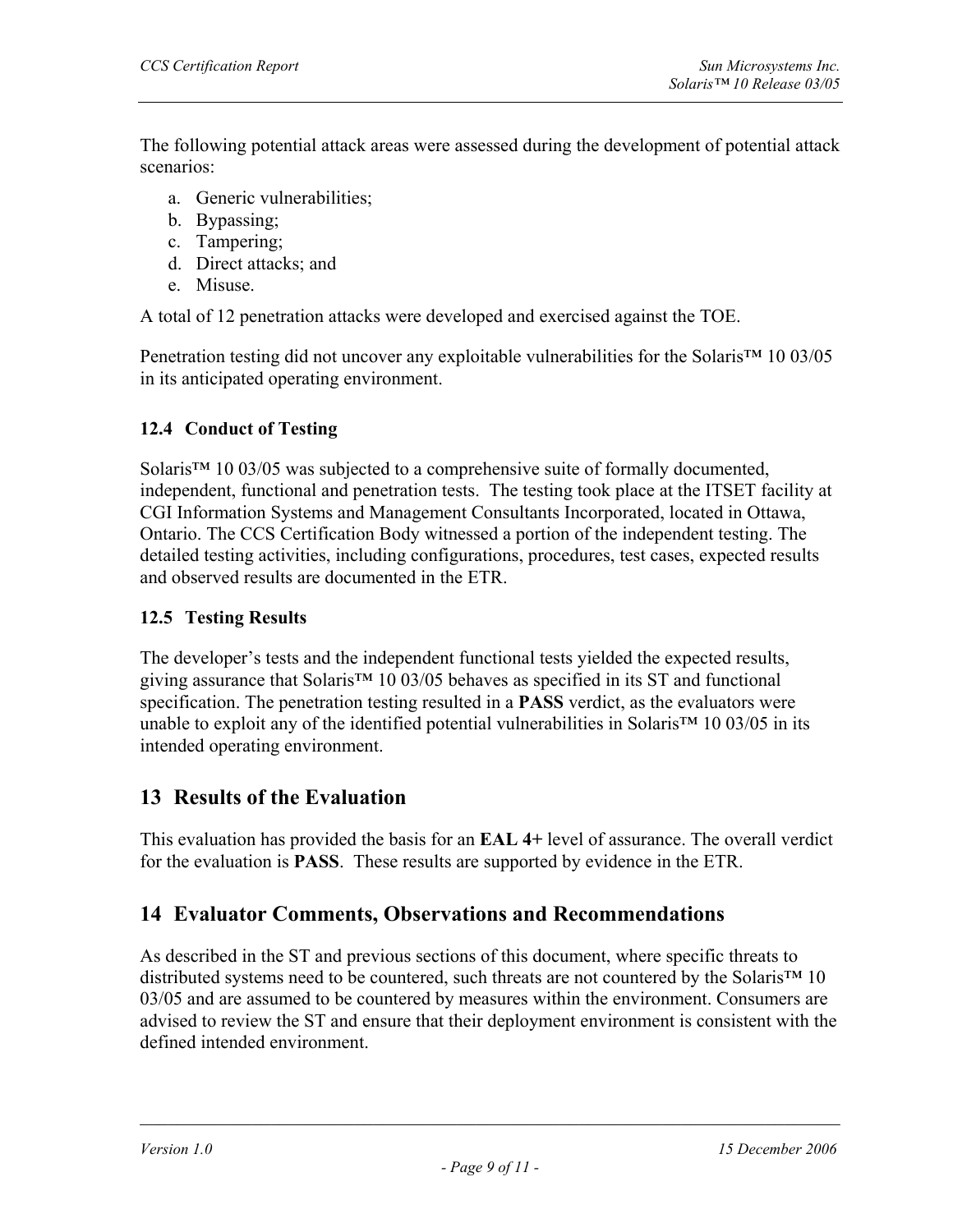# **15 Glossary**

This section expands any acronyms, abbreviations and initializations used in this report*.*

| Acronym/Abbreviation/Initialization | Description                                    |
|-------------------------------------|------------------------------------------------|
| CB                                  | <b>Certification Body</b>                      |
| CC                                  | Common Criteria for Information Technology     |
|                                     | <b>Security Evaluation</b>                     |
| <b>CCEF</b>                         | Common Criteria Evaluation Facility            |
| <b>CCRA</b>                         | Common Criteria Recognition Arrangement        |
| <b>CCS</b>                          | Common Criteria Evaluation and Certification   |
|                                     | Scheme                                         |
| <b>CDE</b>                          | Common Desktop Environment                     |
| <b>CEM</b>                          | Common Methodology for Information Technology  |
|                                     | Security Evaluation                            |
| <b>CR</b>                           | <b>Certification Report</b>                    |
| <b>CSE</b>                          | <b>Communications Security Establishment</b>   |
| EAL                                 | <b>Evaluation Assurance Level</b>              |
| <b>ETR</b>                          | <b>Evaluation Technical Report</b>             |
| <b>ISO</b>                          | International Organisation for Standardisation |
| IT                                  | <b>Information Technology</b>                  |
| <b>ITSET</b>                        | Information Technology Security Evaluation and |
|                                     | Testing                                        |
| <b>JDS</b>                          | Java™ Desktop System                           |
| <b>SVIPC</b>                        | Kernel V Inter-Process Communications          |
| <b>LDAP</b>                         | <b>Lightweight Directory Access Protocol</b>   |
| <b>OS</b>                           | <b>Operating System</b>                        |
| <b>PALCAN</b>                       | Program for the Accreditation of Laboratories  |
|                                     | Canada                                         |
| <b>PAM</b>                          | <b>Pluggable Authentication Module</b>         |
| <b>ST</b>                           | <b>Security Target</b>                         |
| <b>TOE</b>                          | Target of Evaluation                           |
| <b>TSF</b>                          | TOE security functions                         |
|                                     |                                                |

# **16 References**

This section lists all documentation used as source material for this report:

- a) Common Criteria for Information Technology Security Evaluation, CCIMB-2004- 01-003, Version 2.2, January 2004;
- b) Common Methodology for Information Technology Security Evaluation, CCIMB-2004-01-004, Version 2.2, January 2004;